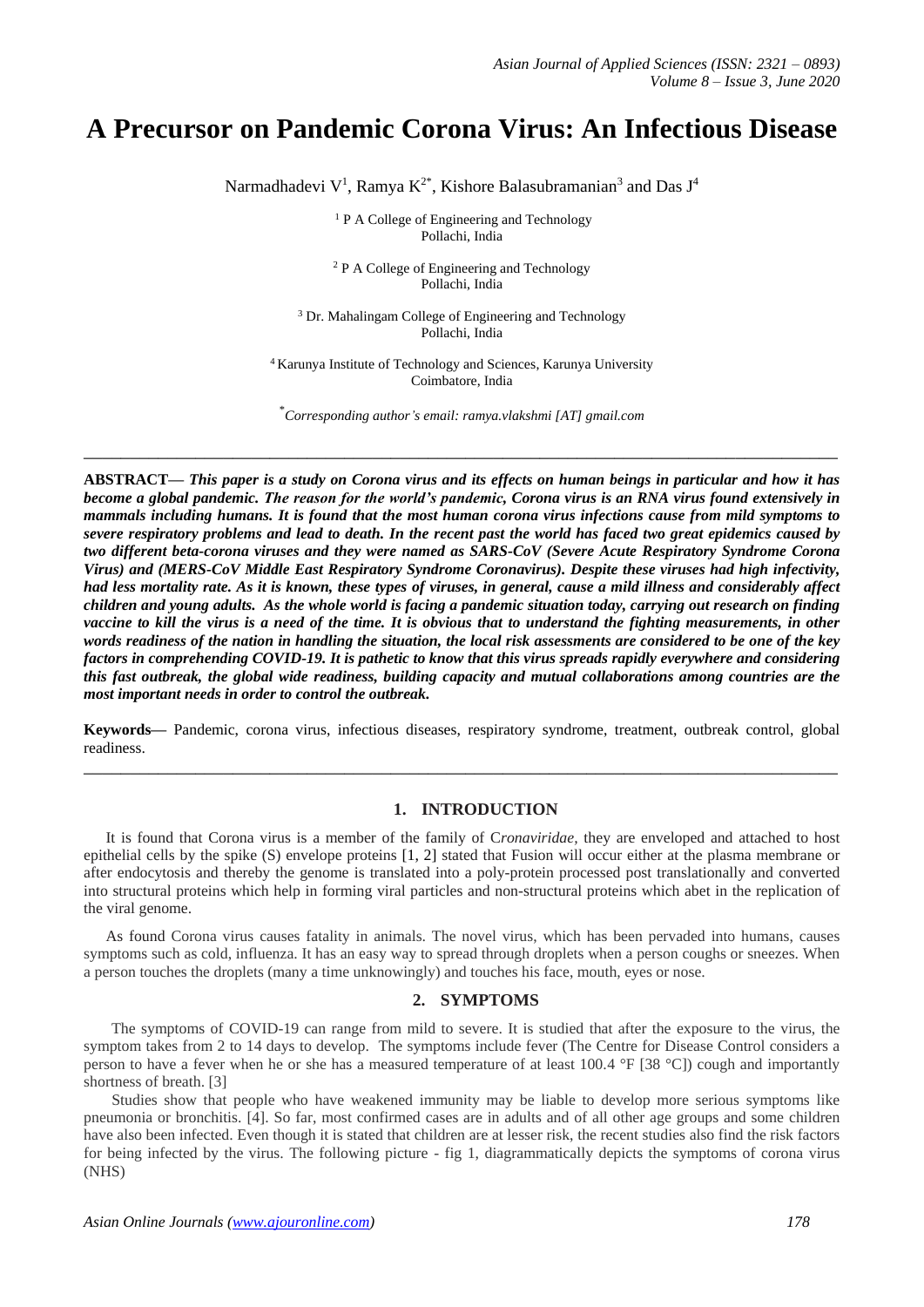

**Figure 1:** Symptoms of Corona

 It has to be unnderstood that the time in/between catching and the showing the symptoms of the corona virus is little higher than the common cold and flu. And the symptom of corona is gradual whereas it is sudden in flu. As the symptos are gradual, they last as well from 2 to 6 weeks from mild to critical. One could differntiate between the common fever as its common symptoms are running nose prevalent in cold and flu and corona wherein breathing difficulty is more common in corona.

## **3. COVID – 19 - CRITICAL DISEASE**

The studies reported that around 6% of infected people become critically ill. As the virus affects the vital organs, they stop functioning and lead to fatality. It is identified that the low-level immunity spiraled out of control that cause damage to the entire body and the organs which results in septic shock and leads to severely drop the blood pressure to low levels and organs stop working properly or fail completely. As it is known, the whole body needs enough oxygen to survive but the corona infected and inflamed lungs - in medical terms - respiratory distress syndrome; will be averted to supply the oxygen to the body. As lungs stop supplying oxygen, the kidneys are thwarted from cleaning the blood and the lining of the intestines are ruined. [5]

It is important to know that the virus causes a greater degree of inflammation and leads to multi-organ failure. If the immune system cannot overpower the virus, there will even be worst complications to the vital organs as the virus spreads to every corner of the body. It is terrible to know that treatment at this stage is highly invasive and Extra-Corporeal Membrane Oxygenation (ECMO) should be included. [6]. But eventually the organs failure occurs and they will be completely failure to the keep the body alive and the damage to the organs leads to the fatal levels.

It is obvious that at this point a question may arise i.e. "Is there a vaccine for corona?" There are many researches are going on to find a vaccine for this virus. So far no vaccine for COVID-19 is reported and there is no antiviral treatment. As stated, prevention is cure, it is necessary to prevent one from the infection and take everyday preventive measures, like maintaining social distance, wearing masks, washing hands with soap frequently, avoiding contacts with sick people and taking foods which increase immunity. People with COVID-19 can seek medical care to help relieve symptoms. [7]

# *3.1 Treatment*

It is also important to note that [antibiotics](https://www.healthline.com/health/how-do-antibiotics-work) are also ineffective in treating COVID-19 because it is a [viral infection](https://www.healthline.com/health/bacterial-vs-viral-infections) and not [bacterial.](https://www.healthline.com/health/bacteria) If the symptoms are worsening, some of worldwide recommended supportive treatments can be used. [8]. And this supportive treatment may involve based on the condition of the corona victim; they are

- fluids to reduce the risk of dehydration
- medication to reduce fever
- supplemental oxygen in more severe cases and
- providing respirator to those who have a hard time breathing on their own.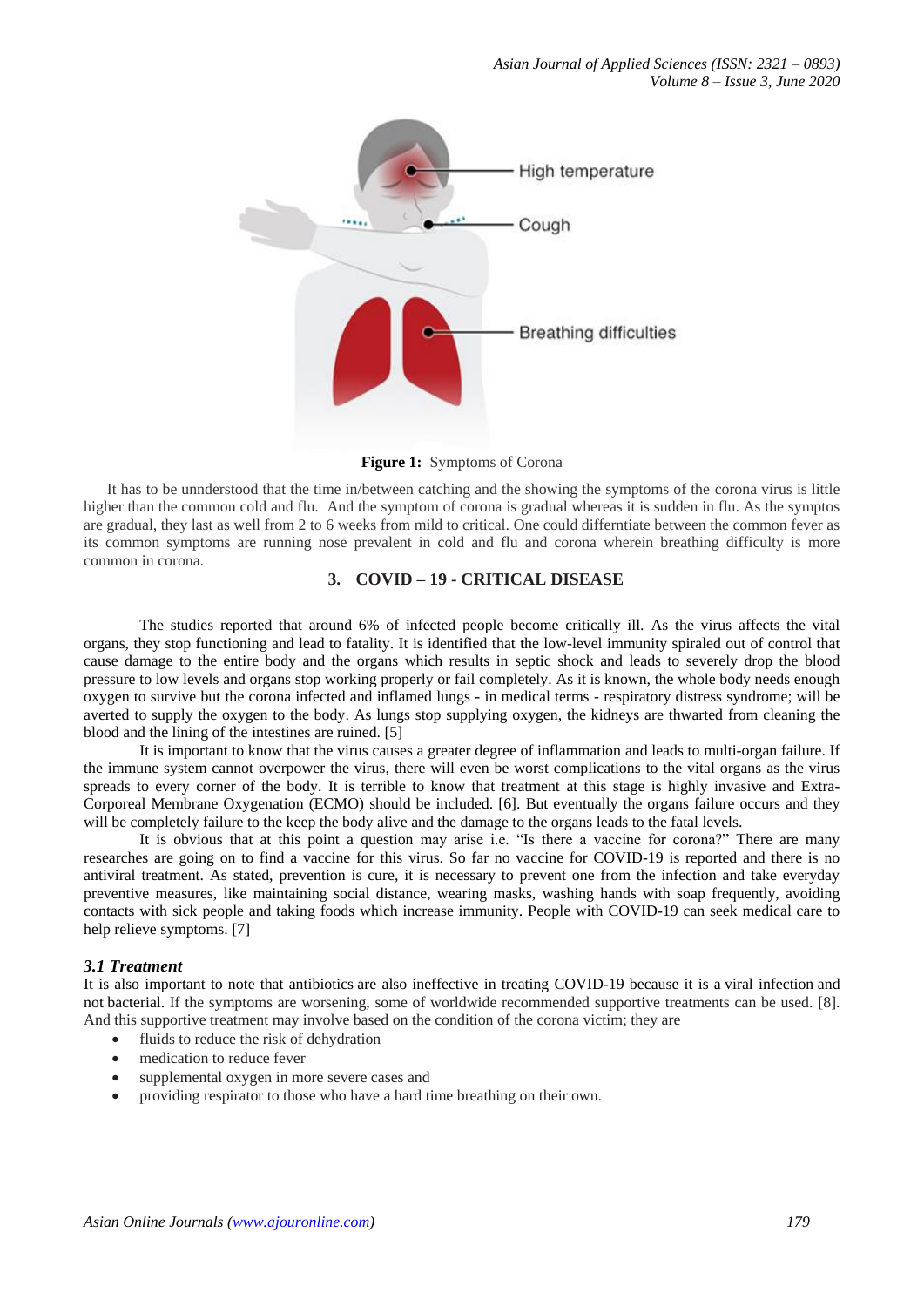## *3.1.1 Some of the preventive remedies for corona virus infection*

The below stated are some of the useful preventive methods which will protect one from getting infected

- Hand wash It is necessary to wash the hands frequently using soap and warm water or with an alcohol based hand sanitizer. This will help one keep clean and prevent from any chance of getting infected from the virus. As per the health advisors it is good to wash the hands at least twenty seconds to disinfect.
- Being away from infected people the most important preventive measure is to avoid close contact with the infected people because it can easily affect people who are in close contact as it is considered to be a communicative disease. As you are avoiding close contacts, it will reduce your chances of getting infected by corona virus. [9]
- Lemon tea there are studies which recommend to take lemon tea to protect from the virus and helps in treating it. As known, lemon tea is prepared adding lemon juice in black tea or green tea. This removes the virus which causes infection from the passageway and also removes the symptoms of the corona virus, like sore throat.
- Do not smoke It is advisable not to smoke because it worsens the symptoms of corona virus. It is better to quit smoking and avoid smoking areas.
- Drink plenty of liquids Hydrating the body is more important as it helps you flush out toxins from the body. Take hot water often and also include herbal tea.
- Stay home and rest The whole world is in quarantine as they have realized that staying at home is the best remedy for getting infected by the corona virus. It is suggested that people who suffer from corona virus should stay at their homes and to take a good rest. This will help in preventing the virus from spreading to other people and the body will get complete rest as it needs a lot. So staying at home is one of the preventing measures.
- Clean your home Keeping home clean and tidy is important so as to disinfect the home from viruses and bacteria which will result in decreasing your chances of getting infected. Therefore, keep homes disinfected.
- Cinnamon As many suggest cinnamon is one of the natural medicines and it can be used in treatment for corona virus. However, it can be taken only by the advice of the doctor as the condition of people varies from one to one.
- Mint tea it is considered to be a good home remedy for stopping runny nose and helping easy breathing. It can also fight against corona virus.
- Gargle with warm water it is all time protection from mouth and throat related infections. It clears sore throat. Gargling will help prevent one from getting infected from the virus.
- Garlic As it has antibacterial and antiviral properties, garlic can be used to fight against corona virus. Taking two cloves of fresh garlic early in the morning will protect one from many viral infections.
- Have your own towel Practicing hygiene in general is much important phenomenon in one's healthy lifestyle. Hence keeping separate own towel will protect one from getting infected in case anyone is affected at home by the corona virus. When keeping a clean towel that is used just by the person, he can be sure that he is healthy.
- Use a tissue protecting others from the virus is also important. So one should use tissue to cover his mouth and nose while sneezing and coughing if the person is infected so that he can stop spreading the virus to others.
- Menthol Using this menthol hot water steaming will relieve one from cold and cough as it has components in many different formulations. It is recommended to add menthol in hot water and inhale which will give relief from cold, cough and nasal congestion.
- Oregano oil This oregano oil is one of the home remedies available at home. And it is used to relieve from the symptoms. It is important to note that it is not for ingesting but to inhale.
- Thoroughly cook in general it is really hygiene if the food is completely cooked especially meat and eggs because the virus can also be spread through them also. So cook food thoroughly.
- Avoid unprotected contact with animals As known, the virus can affect animals too. Therefore, avoid direct and unprotected contact with the farm and wild animals so as to protect you from infection.
- Wear a mask it is mandatory to all because it is a life-threatening infection as it affects respiratory system. When someone suffers from respiratory infection, then he or she needs to wear a mask, because it can help to protect people around him from illnesses. Use a protective mass to protect you from the infection.
- Lavender oil this oil also helps cure corona virus when it is inhaled as it is a natural remedy.
- Throw used tissues It is protective when used tissues are thrown into dustbin or garbage so that spreading the virus can be stopped.
- Keep your hands away Above all protective measures, it important to note not to touch your mouth, nose and eyes with your hands and fingers, because touching the face may infect you if you suspect that you have, you can touch your face.
- Ginger tea Some studies show the good effect of ginger tea in treating head ache caused by respiratory infections. So ginger tea as a home remedy can be used to treat corona virus. [10]